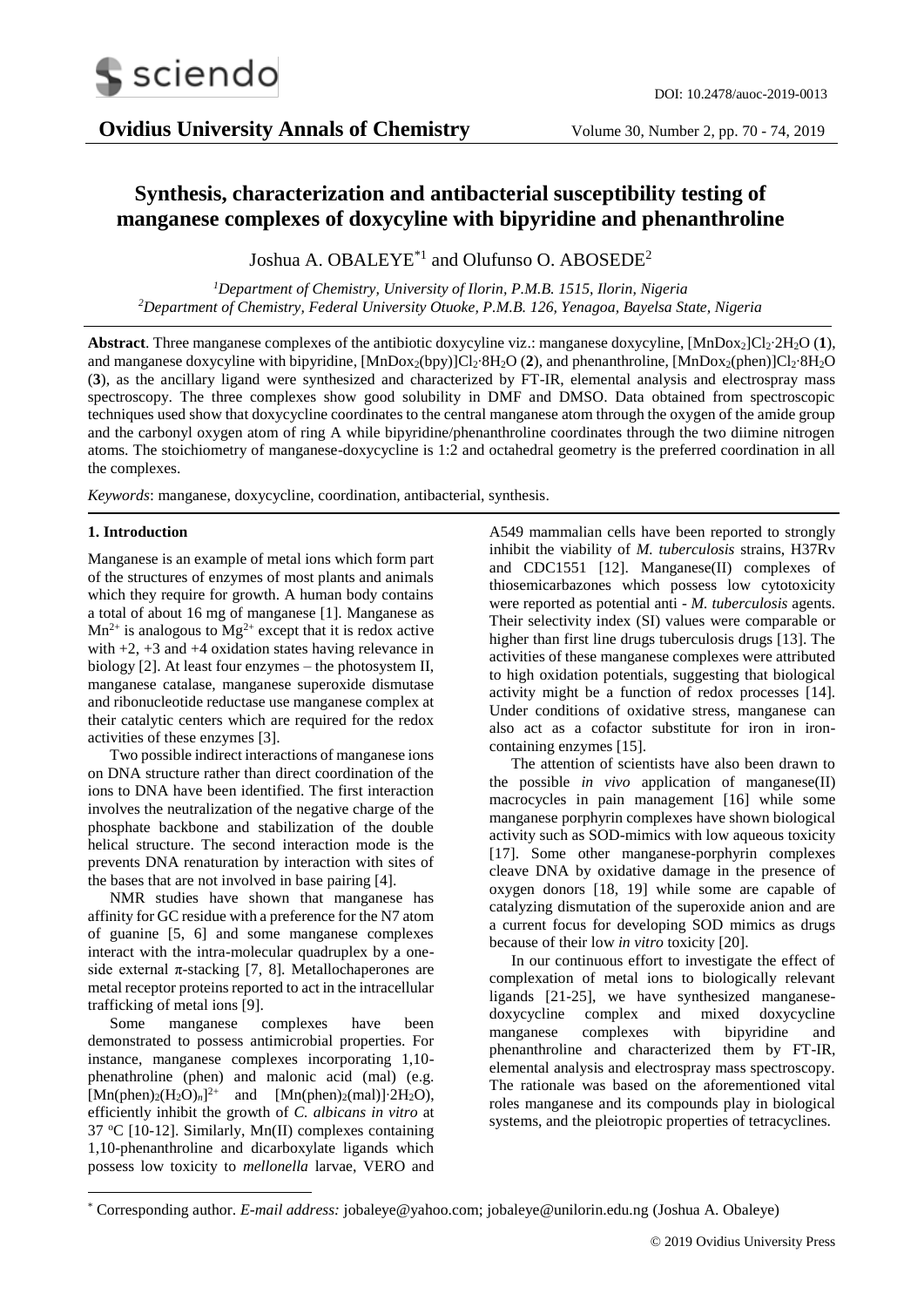## **2. Experimental**

#### *2.1. Materials and measurements*

Doxycycline hyclate was a gift from Neimeth International Pharmaceuticals Plc, Nigeria and fresh solutions were used to ensure stability while 2,2' bipyridine and 1,10-phenanthroline monohydrate were from SDFCL, India. All other chemicals and reagents are of analytical grade and used without further purifications. Infrared spectra were recorded on Shimadzu FT-IR-8400 on samples pressed in KBr pellets.



**Scheme 1.** Doxycycline (dox), 2, 2'-bipyridine (bpy) and 1, 10-phenanthroline (phen).

## *2.2. Syntheses of the complexes*

**[MnDox2]Cl2‧2H2O (1).** 2 mmol of Doxycycline hyclate and 1 mmol of MnCl<sub>2</sub>·4H<sub>2</sub>O were stirred in methanol for 5 hours at room temperature. The resulting yellow solution was filtered, and the filtrate was allowed to evaporate slowly at room temperature. The precipitated off-white crystals were then filtered and washed with methanol before vacuum drying.

Calculated for  $[MnDox<sub>2</sub>]Cl<sub>2</sub>·2H<sub>2</sub>O$  (%): C, 50.39; H, 4.81; N, 5.34. Found (%): C, 51.23; H, 5.50; N, 5.29. FT-IR (KBr, v/cm<sup>-1</sup>): 1672.34, 1614.47, 1587.47, 1550.82, 1531.53, 1518.03, 1454.38, 1373.36, 1350.22, 1315.50, 1240.27, 1201.69, 1172.76, 1139.97, 1089.82, 1062.81, 1035.81, 993.37,939.36, 885.36, 850.64, 821.70, 800.49, 783.13, 707.90, 667.39, 621.10, 563.23, 542.02, 532.37, 497.65, 434.00, 406.99. ESI-MS:  $[Mn+3(Dox)-1H_2O]^{2+} = 686$ ,  $[Mn+2(Dox)+H_2O] =$ 964.9. Decomposition temperature: 203-205 °C.

**[MnDox2(bpy)]Cl2‧8H2O (2).** A mixture of 1 mmol of Doxycycline hyclate and 1 mmol of  $MnCl<sub>2</sub>·4H<sub>2</sub>O$  was stirred in methanol for 1 hour followed by addition of 1 mmol of 2,2'-bipyridine and further stirring for another 3 hours at room temperature. The resulting yellow solution was filtered, and the filtrate was allowed to evaporate slowly at room temperature. The precipitated off-white crystals were then filtered and washed with methanol before vacuum drying. Calculated for  $[MnDox<sub>2</sub>(bpy)]Cl<sub>2</sub>·8H<sub>2</sub>O$  (%): C, 49.40; H, 5.37; N, 6.40. Found (%): C, 48.58; H, 4.82; N, 5.87. UV-Vis  $(H_2O, nm)$ : 232, 280, 344. FT-IR (KBr,  $v/cm^{-1}$ ): 1672.34, 1664.62, 1612.54, 1599.04, 1550.82, 1531.53, 1510.31, 1500.67, 1446.66, 1375.29, 1352.14, 1315.50,

1242.20, 1201.69, 1172.76, 1139.97, 1089.82, 1058.96, 1035.81, 1010.73, 995.30, 939.36, 904.64, 885.36, 850.64, 819.77, 800.49, 773.48, 734.90, 707.90, 667.39, 623.03 565.16, 545.87, 532.37, 499.58, 459.07, 435.93. Decomposition temperature: 205-206 °C.

**[MnDox2(phen)]Cl2‧8H2O (3).** A mixture of 1 mmol of Doxycycline hyclate and 1 mmol of  $MnCl<sub>2</sub>·4H<sub>2</sub>O$  in methanol was stirred for 1 hour followed by addition of 1 mmol of 1,10-phenanthroline and further stirring for another 3 hours at room temperature. The resulting yellow solution was filtered, and the filtrate was allowed to evaporate slowly at room temperature. The precipitated off-white crystals were then filtered and washed with methanol before vacuum drying. Calculated for  $[MnDox<sub>2</sub>(phen)]Cl<sub>2</sub>·8H<sub>2</sub>O (%): C, 50.31;$ H, 5.28; N, 6.29. Found (%): C, 50.13; H, 5.22; N, 5.83. FT-IR (KBr, v/cm<sup>-1</sup>): 1664.62, 1612.54, 1587.47, 1570.11, 1550.82, 1533.46, 1518.03, 1496.81, 1452.45, 1425.44, 1329.00, 1242.20, 1217.12, 1170.83, 1132.25, 1062.82, 1039.67, 1003.02, 935.51m 883.43, 846.78, 825.56, 804.34, 725.26, 713.69, 665.46, 615.31, 584.45, 545.87, 499.58, 459.07, 430.14. ESI-MS:  $Mn+Dox+2(Phen) = 862.1$  and  $[MnDox2Phen + Na]^{2+}$  $= 575.1$  Decomposition temperature: 207-209 °C.

### **3. Results and discussion**

#### *3.1. Characterization*

The complex **1** was prepared from the reaction of MnCl2‧4H2O with doxycycline while complexes **2** and **3** were prepared from the reactions of MnCl<sub>2</sub>·4H<sub>2</sub>O with doxycycline and bipyridine or phenanthroline for complex **2** and **3** respectively. All the complexes were obtained in good yield and characterized by elemental analysis, FT-IR and thermal profile.

The results of the elemental analyses are in accordance with the proposed formula: proposed formula:  $[MnDox<sub>2</sub>]Cl<sub>2</sub>·2H<sub>2</sub>O (1), [MnDox<sub>2</sub> (bpy)]Cl<sub>2</sub>·8H<sub>2</sub>O (2)$ and  $[MnDox_2(phen)]Cl_2·8H_2O$  (3) where Dox, bpy and phen are doxycyline, bipyridine and phenanthroline respectively.

Complexes **1** and **3** were also characterized by ESI-MS in positive ionization mode. Complex **1** has peaks corresponding to  $[Mn+3(Dox)-1H_2O]^{2+} = 686$ ,  $[Mn+3(Dox)-1H_2O] = 1370$  and  $[Mn+2(Dox)+H_2O] =$ 964.9 while complex **3** has peaks corresponding to  $[Mn+Dox+2(Phen)] = 862.1$  and  $[MnDox2Phen + Na]^{2+}$  $= 575.1$ . The contribution of sodium is from the mass spectrometer while the detection of three molecules of doxycycline in the structure of **1** was due to the lability of the complex.

The infrared spectra of the complexes were compared to that of the ligand and were assigned based on previous published report [21]. The stretching frequency of doxycycline hydroxyl shifted from 3452 to 3508 cm-1 in complexes **1** and **2** and 3512 cm-1 in complex **3**, a shift of 46 cm-1 for complexes **1** and **2** and  $60 \text{ cm}^{-1}$  for complex **3**. However, the amide NH<sub>2</sub> band at 3331 cm-1 is nearly unchanged in the complexes except in complex **3**. This suggests that coordination took place at ring A of the ligand and that oxygen of the hydroxyl group is involved in coordination.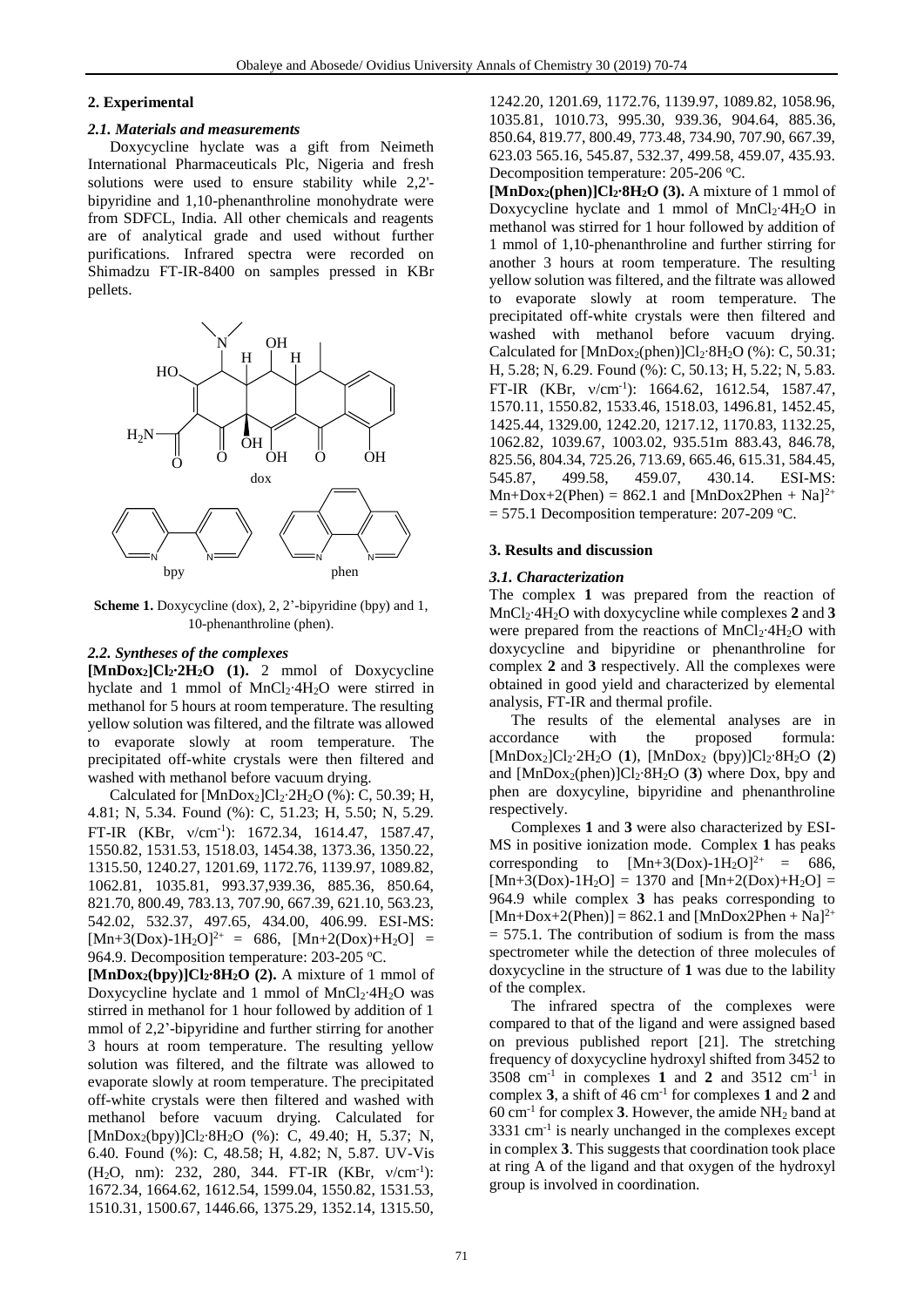The amide I band υ(C=O) of doxycycline changed shape and shifted from  $1678$  to  $1672$  cm<sup>-1</sup> in complexes **1** and **2** and 1664 cm-1 in complex **3** suggesting the involvement of oxygen of the amide group in coordination. The carbonyl stretching  $v(C=O)$  on rings A and C at  $1616 \text{ cm}^{-1}$  and  $1587 \text{ cm}^{-1}$  respectively are essentially unchanged eliminating the possibility of the participation of both carbonyl groups in coordination. Other absorptions associated to the amide group of ring A of doxycyline appear at the same frequencies for the complexes and doxycycline but with completely different shapes in the complexes indicating the participation of oxygen of the amide group in coordination. The coordination of the oxygen of the amide group of ring A also led to the shift in stretching frequency of  $\delta(NH_2)$  and  $\nu(C-NH_2)$  of doxycycline from

1244 and 1219 to 1240 and 1201, 1242 and 1201 and 1242 and 1217 for complexes **1**, **2** and **3** respectively. This confirms that oxygen of the amide group is involved in coordination to manganese.

The bands at 1500 and 1496 cm-1 of complexes **2** and **3** can be attributed to the stretching frequencies υ(C=N) of 2,2'-bipyridine and 1,10-phenanthroline respectively while the bands at 734 and 725  $\text{cm}^{-1}$  can be attributed to the υ(C-N-C) stretching of the diamine moiety of complexes **2** and **3** respectively. The new absorptions at 434, 435 and 436 cm<sup>-1</sup>; 497, 499 and 499 cm<sup>-1</sup>; and at 563, 565 and 584 cm-1 in complexes **1**, **2** and **3** respectively are attributed to Mn-O bond while the ones at 459 in complexes **2** and **3** are attributed to Mn-N bond. Similar coordination mode has been proposed for 1:1 copper complex of doxycycline [21].

**Table 1.** Summary of FT-IR spectra assignment of complexes **1** - **3** (wavenumber in cm-1 )

| Doxycycline            |                        |               |                                                                         | <b>Assignment</b>     |
|------------------------|------------------------|---------------|-------------------------------------------------------------------------|-----------------------|
| 3452, 3331, 3290, 3217 | 3508, 3333, 3288, 3213 |               | 3508, 3333, 3290, 3209 3512, 3319, 3296, 3242, 3200 N-H and O-H stretch |                       |
| 3010                   | 3034                   | 3024, 3039    | 3082, 3057                                                              | Ar-H stretch          |
| 1678                   | 1672, 1664             | 1672, 1664    | 1664                                                                    | Amide I $C=O$         |
| 1616                   | 1614                   | 1612          | 1612                                                                    | $C=O$ on ring A       |
|                        | 1587                   | 1599          | 1587, 1570                                                              | $C=O$ on ring $C$     |
| 1244, 1219             | 1240, 1201             | 1242, 1201    | 1242, 1217                                                              | Ring A amide group    |
|                        | 497, 459, 434          | 499, 459, 435 | 499, 459, 436                                                           | Mn-O and Mn-N<br>bond |

*3.2. Antimicrobial studies*

**Table 2.** Antiplasmodial activity of doxycycline, lincomycin and the complexes

| S/N          | <b>Complexes</b>         | Concentration<br>$(\mu g/ml)$ | <b>Relative activity to Dox</b> | <b>Reference</b> |
|--------------|--------------------------|-------------------------------|---------------------------------|------------------|
| 1.           | CuDox <sub>2</sub>       | 14                            | 0.71                            | 21               |
| 2.           | CubpyDox                 | 9                             | 1.11                            | 21               |
| 3.           | $Cuphen$ Dox             | 1.8                           | 5.56                            | 21               |
| 4.           | Cudppzdox                | 1.1                           | 9.09                            | 21               |
| 6.           |                          | >100                          | ND                              | This work        |
| 7.           | $\mathbf 2$              | 5                             | $\overline{2}$                  | This work        |
| 8.           | 3                        | 97                            | 0.10                            | This work        |
|              | <b>Reference Drug</b>    |                               |                                 |                  |
| $\mathsf{A}$ | Dox hyclate              | 10                            |                                 | This work        |
| B            | Lincomycin hydrochloride | >100                          |                                 | This work        |
| C            | Chloroquine diphosphate  | 0.02                          |                                 | This work        |

Dox = doxycycline, bpy = 2,2'-bipyridine, phen =1.10-phenanthroline, dppz = dipyrido[3,2-a:2',3'-c]phenazin

**Table 3.** Antibiotic resistance pattern of doxycycline and complexes 1-3 against test bacterial isolates (a) *Staphylococcus aureus* and (b) *Klebsiella pneumonia*

| a. |               |                                 |     |     |     |
|----|---------------|---------------------------------|-----|-----|-----|
|    | <b>Agents</b> | Zone of Inhibition (mm) against |     |     |     |
|    |               | concentration in mg/ml          |     |     |     |
|    |               | 0.5                             | 1.0 | 1.5 | 2.0 |
|    | Dox           | 15                              | 15  | 16  | 17  |
|    |               | 17                              | 18  | 19  | 20  |
|    | 2             | 13                              | 14  | 16  | 18  |
|    | 3             | 13                              | 15  | 16  | 17  |
|    |               |                                 |     |     |     |

|     | Zone of Inhibition (mm) against<br>concentration in mg/ml |     |     |     |  |
|-----|-----------------------------------------------------------|-----|-----|-----|--|
|     |                                                           |     |     |     |  |
|     | 0.5                                                       | 1.0 | 1.5 | 2.0 |  |
| Dox | 11                                                        | 12  | 13  | 15  |  |
| ı   | 16                                                        | 18  | 21  | 22  |  |
| 2   | 10                                                        | 12  | 13  | 14  |  |
| 3   | 13                                                        | 15  | 15  | 16  |  |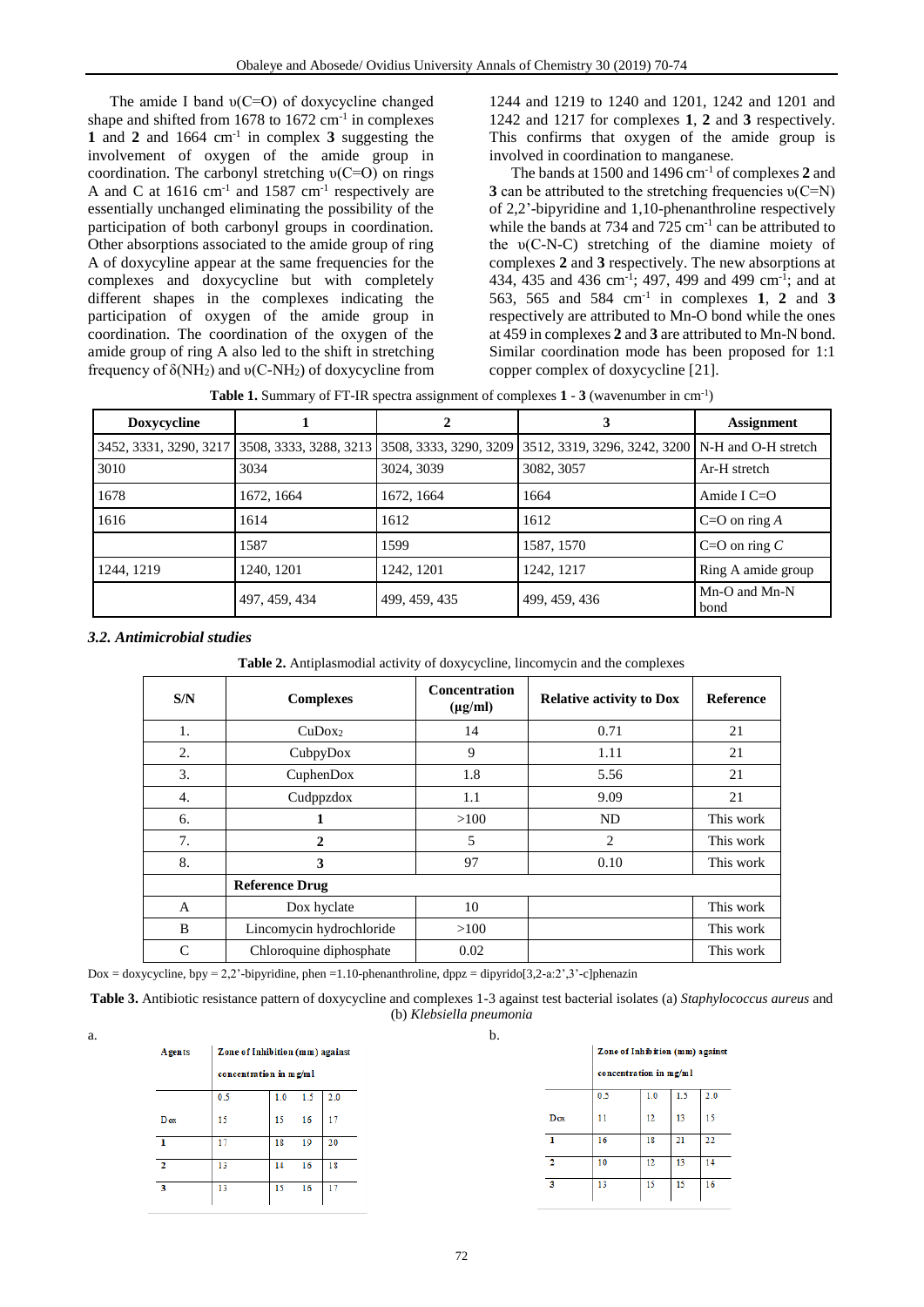Among the manganese complexes, only complex **2** showed good activity which is twice as effective as the parent ligand doxycycline. The phenanthroline complex (**3**) and the binary complex **1** has less significant activity. While only 1 has higher inhibitory activity than doxycycline against *Staphylococcus aureus*, both **1** and **3** have higher inhibitory activity against *Klebsiella pneumonia* than doxycycline. This trend showed that the biological activity of the complexes was not a function of the planarity of the diimine ligands.

## **4. Conclusions**

Three manganese complexes of the antibiotic doxycycline have been synthesized and well characterized by elemental analysis, FT-IR and electrospray mass spectroscopies. The stoichiometric ratio of manganese-doxycycline in all the complexes is 1:2. The three complexes possess antimicrobial activities in the same range with doxycycline against *Staphylococcus aureus* and *Klebsiella pneumonia***.** Complex **2** exhibited the highest antiplasmodial activity among the three complexes. This complex (**2**) also has higher antiplasmodial activity than the corresponding copper complex.

# **Conflict of interest**

The authors declare that there is no conflict of interests.

## **Acknowledgements**

The authors appreciate STEP-B Project and University of Ilorin for funding; OOA appreciates Academy of Sciences for the Developing World (TWAS), DBT-India and Prof. A.S. Kumbhar for Postgraduate Fellowship to University of Pune, India.

## **References**

- [1]. P. Chellan, P.J. Sadler, The elements of life and medicines, Phil. Trans. R. Soc. A 373 (2015) 20140182. DOI: 10.1098/rsta.2014.0182.
- [2]. R. Crichton, Biological Inorganic Chemistry: An Introduction, Elsevier, Amsterdam 2008.
- [3]. J. Li, S. Yang, F. Zhang, Z. Tang, Q. Shi, Z. Zhou, Synthesis, crystal structure and properties of binuclear manganese complex  $[(bipy)_2Mn_2(\mu-$ O)(μ-Ac)<sub>2</sub>(H<sub>2</sub>O)<sub>2</sub>](ClO<sub>4</sub>)<sub>2</sub>, Chin. Sci. Bull. 45 (2000) 1079-1082. DOI: 10.1007/BF02887178
- [4]. A.M. Polyanichko, V.V. Andruschchenko, E.V. Chikhirzhina, V.I. Vorobev, H. Wieser, The effect of manganese(II) on DNA structure: electronic and vibrational circular dichroism studies, Nucleic Acids Res. 32 (2004) 989-996. DOI: [10.1093/nar/gkh242](https://dx.doi.org/10.1093%2Fnar%2Fgkh242)
- [5]. V. Steenwinkel, R.F. Campagnari, M. Merlini, Interactions of  $Mn^{2+}$  with DNA as studied by proton relaxation enhancement of solvent water, Bioploymers 20 (1981) 915-923. DOI: 10.1002/bip.1981.360200506
- [6]. J.A. Anderson, G.P.P. Kurtz, H.H. Evans, T.J. Swift, Preferential interaction of manganous ions with the guanine moiety in nucleosides,

dinucleosides monophosphates, and deoxyribonuclucleic acid, Biochemistry 10 (1971) 4368-4374. DOI: [10.1021/bi00800a003](https://doi.org/10.1021/bi00800a003)

- [7]. C. Vialas, G. Pratviel, B. Meunier, Oxidative damage generated by an oxo-metalloporphyrin onto the human telomeric sequence Biochemistry 39 (2000) 9514-9522. [DOI: 10.1021/bi000743x](https://doi.org/10.1021/bi000743x)
- [8]. A. Maraval, S. Franco, C. Vialas, G. Pratviel, M.A. Blasco, B. Meunier, Porphyrin-aminoquinoline conjugates as telomerase inhibitors, Org. Biomol. Chem 1 (2003) 921-927. DOI: 10.1039/B211634K
- [9]. M.H. Gold, H.L. Youngs, M.D. Gelpee, Manganese peroxidase, in "Metal Ions in Biological Systems. Volume 37: Manganese and Its Role in Biological Processes", pp. 559-586, CRC Press, New York 2000.
- [10]. R.M. Gandra, P.M. Carron, M.F. Fernandes, L.S. Ramos, T.P. Mello, A.C. Aor, M.H. Branquinha, M. McCann, M. Devereux, A.L.S. Santos, Antifungal potential of copper(II), manganese(II) and silver(I) 1,10-phenanthroline chelates against multidrug-resistant fungal species forming the *Candida aemulonii* complex: impact on the planktonic and biofilm lifestyles, Front. Microbiol. 8 (2017) 1257. DOI: 10.3389/fmicb.2017.01257
- [11]. M. Geraghty, J.F. Cronin, M. Devereux, M. McCann, Synthesis and antimicrobial activity of copper(II) and manganese(II) α, ω-dicarboxylate complexes, Biometals 13 (2000) 1–8. DOI: 10.1023/A:1009271221684
- [12]. B. Coyle, P. Kinsella, M. McCann, M. Devereux, R.O. 'Connor, M. Clynes, K. Kavanagh, Induction of apoptosis in yeast and mammalian cells by exposure to 1, 10-phenanthroline metal complexes, Toxicol. in Vitro 18 (2004) 63–70. DOI: 10.1016/j.tiv.2003.08.011
- [13]. C.G Oliveira, P.D.S. Maia, C.S. Paula, R.P. Fernando, C.Q.F. Leite, R.B. Viana, A.A. Batista, O.R. Nascimento, V.M. Deflon, Manganese(II) complexes with thiosemicarbazones as potential anti-Mycobacterium tuberculosis agents, J. Inorg. Biochem. 132 (2014) 21–29. DOI: 10.1016/j.jinorgbio.2013.10.011
- [14]. M. Pauraic, M. Malachy, M. Devereux, K. Kavanagh, C. Skerry, P.C. Karakousis, A.C. Aor, T.P. Mello, D. Santos, A.L.S. Santos, A.L. Souza, D.L. Campos, F.R. Pavan, Unprecedented *in vitro* antitubercular activity of manganese(II) complexes containing 1,10- phenanthroline and dicarboxylate ligands: Increased activity, superior selectivity, and lower toxicity in comparison to their copper(II) analogs, Front. Microbiol. 9 (2018) 1432. DOI: 10.3389/fmicb.2018.01432
- [15]. N. German, F. Luthje, X. Hao, R. Ronn, C. Rensing, Microbial virulence and interactions with metals, Progr. Mol. Biol. Transl. Sci. 142 (2016) 27-49. DOI: 10.1016/bs.pmbts.2016.05.010
- [16]. Z.Q. Wang, F. Porreca, S. Cuzzocrea, K. Galen, R. Lightfoot, E. Masini, C. Muscoli, V. Mollace, M. Ndengele, H. Ischiropoulos, D. Salvemini, A newly identified role for superoxide in